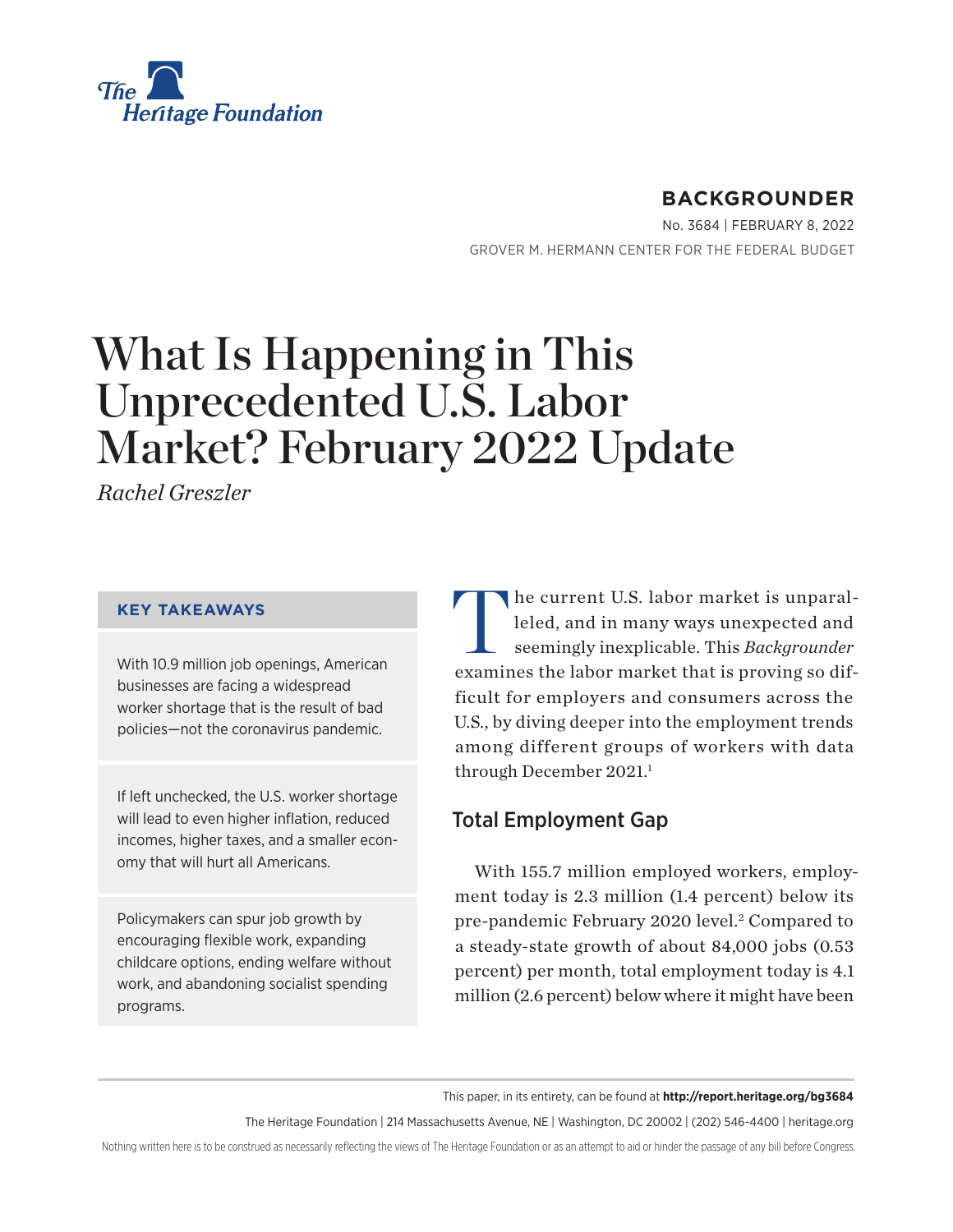### <span id="page-1-0"></span>**Pandemic Employment Gap**

PERCENTAGE CHANGE IN ACTUAL EMPLOYMENT VS. COUNTERFACTUAL TREND\* SINCE FEBRUARY 2020, ALL WORKERS



\* Counterfactual trend is based on a definition of steady-state employment growth from the Federal Reserve, equal to monthly growth of about 84,000 (0.053 percent).

SOURCE: Unpublished tabulations from the U.S. Bureau of Labor Statistics' Current Population Survey. Data should be interpreted with caution as they are based on small sample sizes.

BG3684 <sup>a</sup> heritage.org

without the pandemic and absent other changes in economic conditions.<sup>3</sup> A different methodology, using data on the "active population" (a metric from the Organization of Economic Co-operation and Development that includes people who supply labor)<sup>4</sup> of people ages 15 to 64 yields a similar employment gap.<sup>5</sup>

#### The Labor Shortage

In contrast to what was expected to be a weak labor market as the U.S. economy recovered from—and continued to confront—the COVID-19 pandemic, the labor market has arguably never been stronger for workers. The 4.1 million employment gap is entirely a labor-supply problem—as opposed to a lack of labor demand. In fact, absent the shortage of willing workers, employment would likely be above trend right now, with an employment surplus instead of a gap.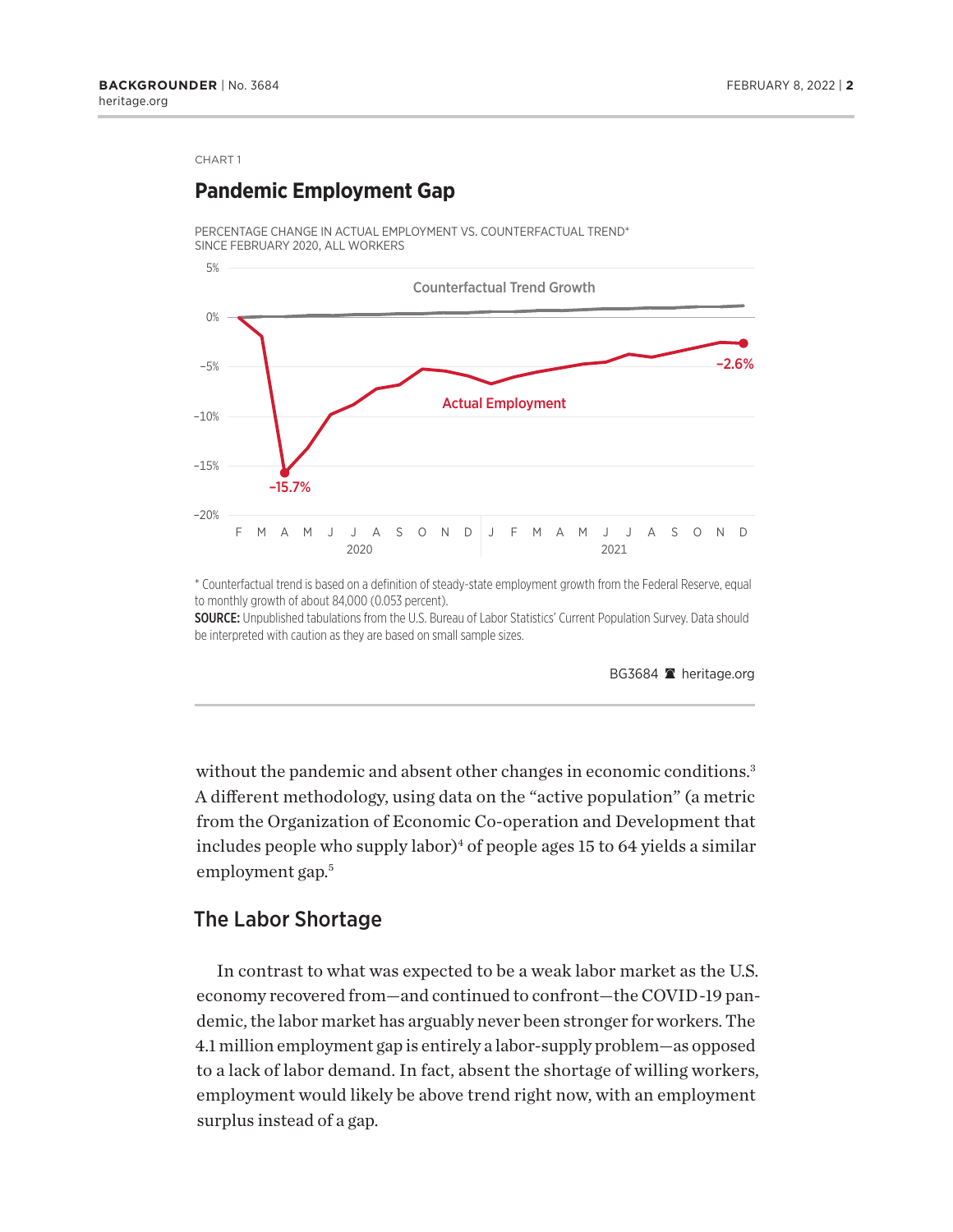### <span id="page-2-0"></span>**Record-High Job Openings**



SOURCE: U.S. Bureau of Labor Statistics, "Job Openings and Labor Turnover Survey," https://www.bls.gov/jlt/ (accessed February 2, 2022).

The current 10.9 million job openings (December 2021) are 3.4 million above the pre-pandemic high and indicative of how difficult it is for employers to find the workers they need.<sup>6</sup> Simultaneously, workers are quitting their jobs at record-high rates. In 2021, 47 million workers quit their jobs, requiring employers to replace 11 million more workers than they had to in 2020 (and 14 million more than the average between 2011 and 2020). With 4.3 million (2.9 percent) of workers quitting their jobs each month over the past six months, this pace translates into employers having to replace 35 percent of their workers (more than one of three) over the course of a year.

According to the National Federation of Independent Businesses, 49 percent of businesses had job openings that they were unable to fill in December 2021, with 95 percent of those businesses saying that they had no or few qualified applicants.<sup>7</sup> The labor shortage has caused employers to raise compensation, with a record-high 48 percent of businesses reporting that they increased compensation in December, and another 32 percent saying that they plan to raise com-pensation over the next three months.<sup>[8](#page-15-0)</sup> Although hourly pay increased

BG3684 <sup>a</sup> heritage.org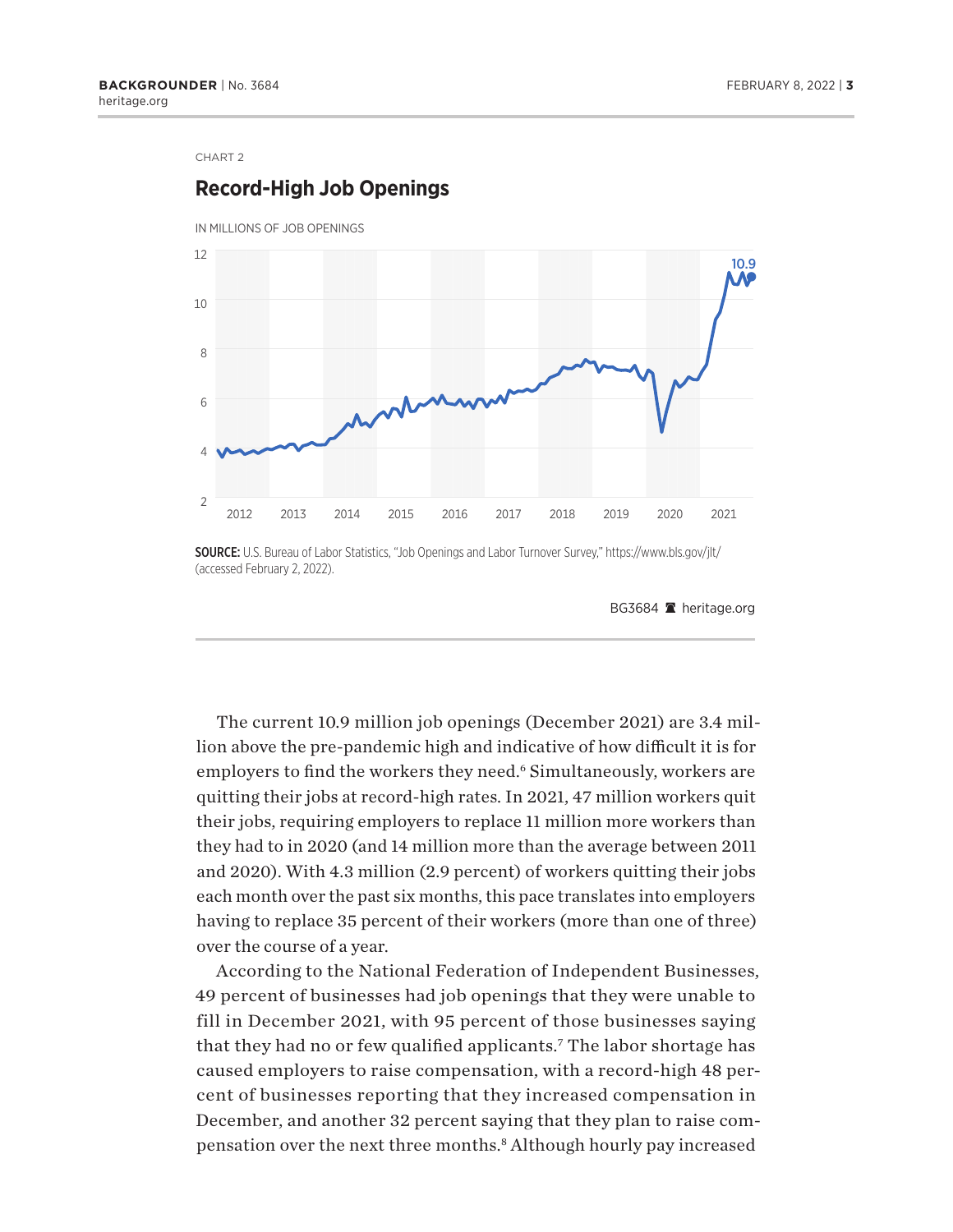### <span id="page-3-0"></span>**Record-High Quits Rates**

At the current rate, employers will have to replace one of three workers per year.



(accessed February 2, 2022).

BG3684 <sup>a</sup> heritage.org

by an above-average 4.7 percent over the past year (December 2020 to December 2021), real average earnings (taking into account the effect of inflation) were down 2.4 percent.<sup>9</sup>

### The Demographics of the Employment Gaps

Throughout the pandemic, different groups of workers have been affected differently. For example, at the beginning of the pandemic, lower-wage workers and women who were caregivers were more likely to have lost or dropped out of employment, and older workers faced greater health concerns from COVID-19. Tabulations based on unpublished data from the Bureau of Labor Statistics' Current Population Survey provide additional information on employment trends, such as by age, gender, and the pres-ence of children in the home.<sup>[10](#page-15-0)</sup>

Table 1 provides a breakdown of the employment gaps for various groups of workers, as measured by the percentage difference between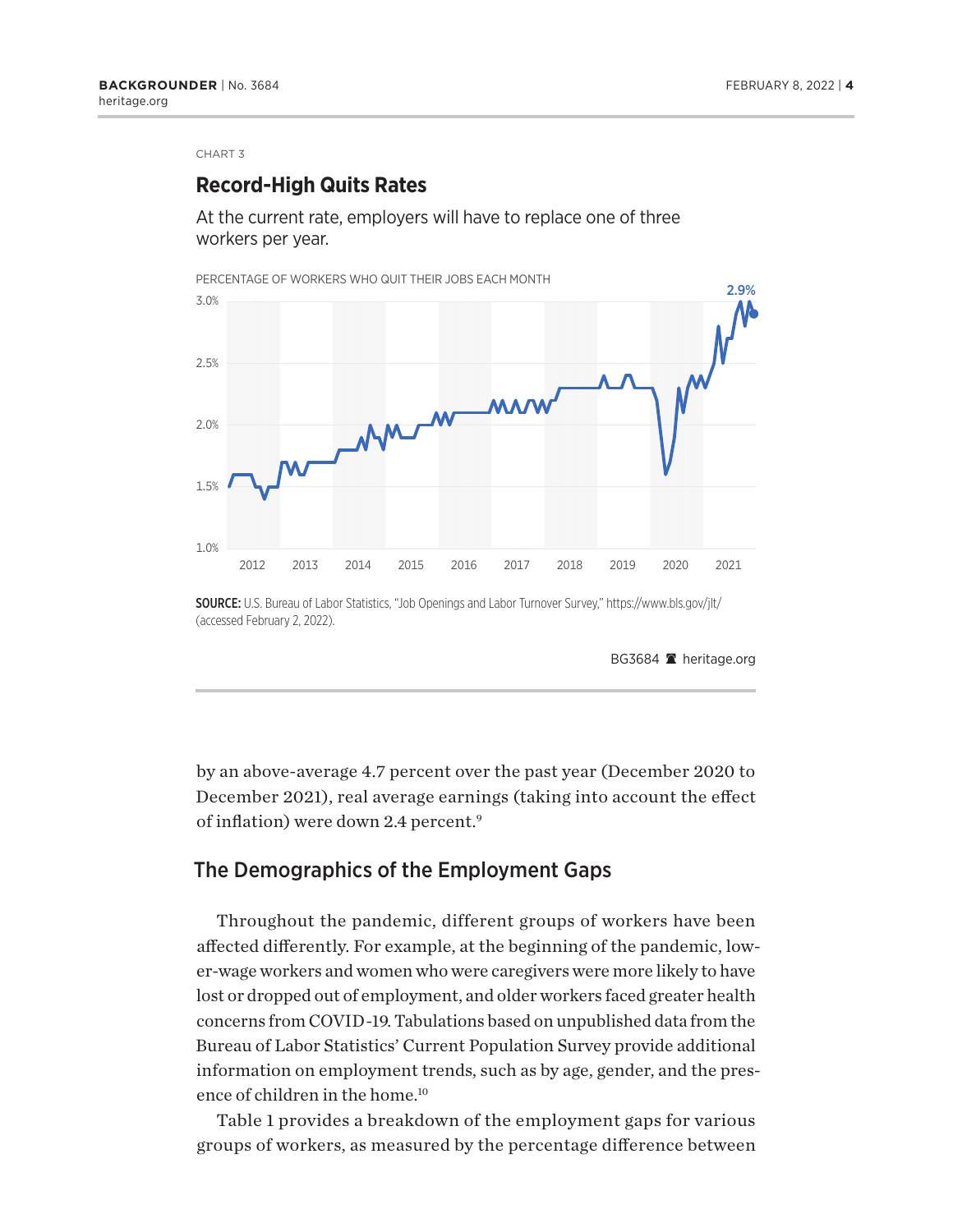### **Businesses Struggle Amidst Labor Shortages, Rising Costs**



SOURCES: National Federation of Independent Businesses, "Small Business Economic Trends Survey," https://www.nfib.com/surveys/small-businesseconomic-trends/ (accessed February 1, 2022), and National Federation of Independent Businesses, "Small Business Jobs Report," https://www.nfib.com/ foundations/research-center/monthly-reports/jobs-report/ (accessed February 1, 2022).

current employment (December 2021) and where it would have been if, absent the pandemic, employment had followed steady-state employment growth.

Women currently make up a greater share of the employment gap, representing about 2.1 million workers, which is 52 percent of the gap, with men making up 2.0 million, which is 48 percent, of the gap. Workers with children have a larger employment gap than those without (3.8 percent vs. 2.1 percent), but because there are fewer workers with children in the labor market, they comprise a smaller share of the employment gap at 46 percent.

Differences in employment by gender only exist among workers with children, as men and women without children have identical employment gaps of 2.1 percent. While the employment gaps for men and women with school-aged children (ages six to 17) are also nearly identical, they are more than twice the gaps of workers without children, including a 5.1 percent employment gap for men with school-aged children and a 5.2 percent gap for women with school-aged children.

Despite stories of childcare struggles, workers with children under age six have a smaller employment gap (1.9 percent) than workers without children

BG3684 <sup>a</sup> heritage.org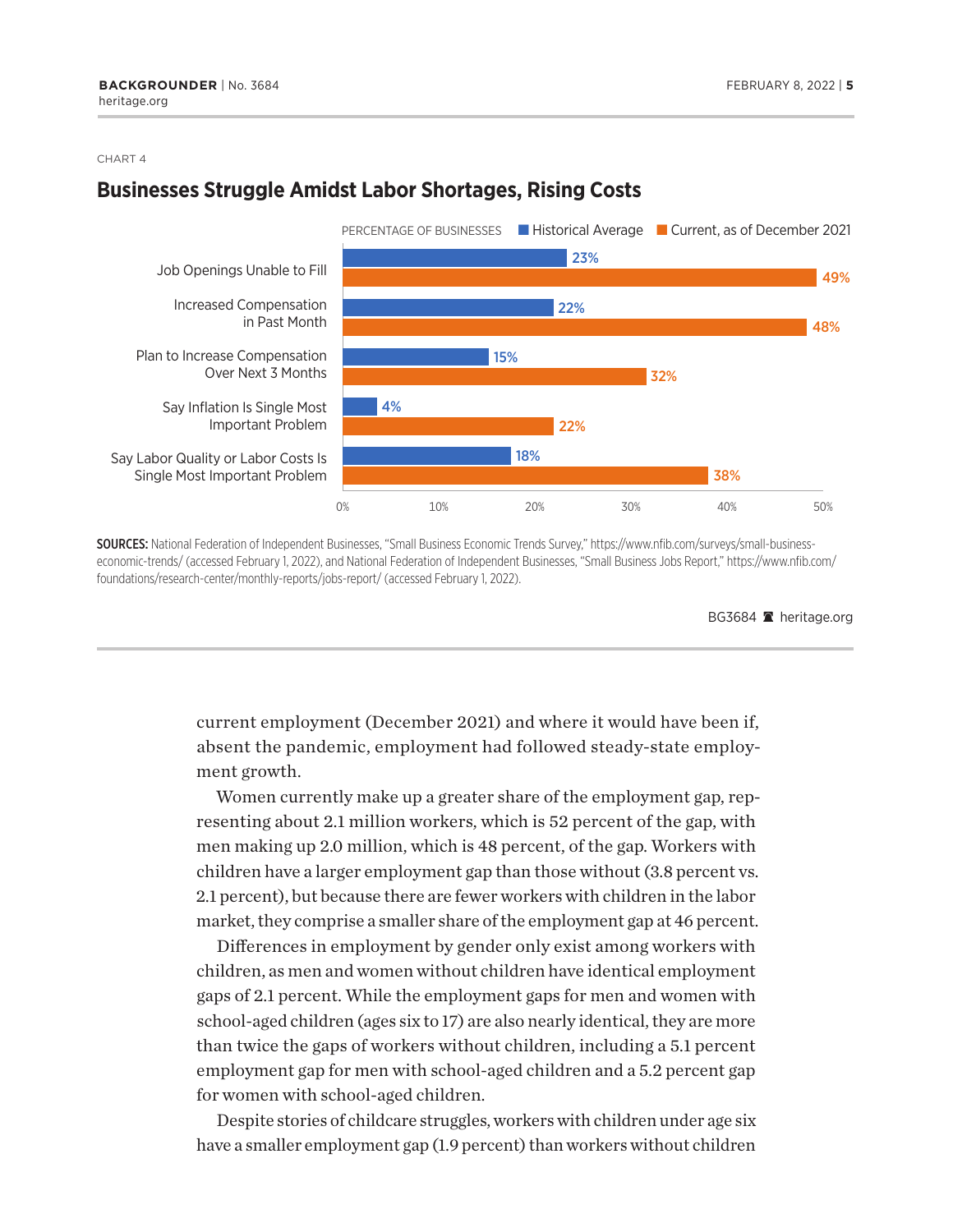#### TABLE 1

# **Employment Gaps by Gender, Presence of Children, and Age**

DIFFereNCe beTWeeN aCTuaL eMPLOyMeNT LeVeLS aND COuNTerFaCTuaL eMPLOyMeNT TreND,\* February 2020 TO OCTOber 2021

| Group                                       | <b>Employment Gap.</b><br><b>Individuals</b> | <b>Employment Gap,</b><br><b>Percentage</b> | <b>Share of Total</b><br><b>Employment Gap</b> |
|---------------------------------------------|----------------------------------------------|---------------------------------------------|------------------------------------------------|
| All Workers                                 | $-4,137,893$                                 | $-2.6%$                                     | 100%                                           |
| Men                                         | $-1,996,801$                                 | $-2.4%$                                     | 48.3%                                          |
| Women                                       | $-2,141,091$                                 | $-2.9%$                                     | 51.7%                                          |
| Workers with children                       | $-1,889,868$                                 | $-3.8%$                                     | 45.7%                                          |
| Workers without children                    | $-2,248,024$                                 | $-2.1%$                                     | 54.3%                                          |
| Men with children under 18                  | $-823,138$                                   | $-3.2%$                                     | 19.9%                                          |
| Women with children under 18                | $-1,066,730$                                 | $-4.3%$                                     | 25.8%                                          |
| Men without children under 18               | $-1,173,663$                                 | $-2.1%$                                     | 28.4%                                          |
| Women without children under 18             | $-1,074,361$                                 | $-2.1%$                                     | 26.0%                                          |
| Workers with children 6 to 17, none younger | $-1,490,634$                                 | $-5.1%$                                     | 36.0%                                          |
| Workers with children under 6               | $-399,234$                                   | $-1.9%$                                     | 9.6%                                           |
| Men with children 6 to 17, none younger     | $-731,803$                                   | $-5.1%$                                     | 17.7%                                          |
| Women with children 6 to 17, none younger   | $-758,831$                                   | $-5.2%$                                     | 18.3%                                          |
| Men with children under 6                   | $-91,335$                                    | $-0.8%$                                     | 2.2%                                           |
| Women with children under 6                 | $-307,899$                                   | $-3.1%$                                     | 7.4%                                           |

\* Counterfactual trend is based on a defi nition of steady-state employment growth from the Federal Reserve, equal to monthly growth of about 84,000 (0.053 percent).

SOURCE: Unpublished tabulations from the U.S. Bureau of Labor Statistics' Current Population Survey. Data should be interpreted with caution as they are based on small sample sizes.

#### BG3684 <sup>a</sup> heritage.org

(2.1 percent), and they make up only 9.6 percent of the overall employment gap. Within this group of workers with children under age six, women have a larger employment gap (3.1 percent) than men (0.8 percent).

**Men vs. Women**. Initially, between February 2020 and April 2020, women's employment declined by 2.2 million more than men's, as women experienced an 18.1 percent employment gap and men experienced a 13.6 percent gap. The primary reasons that COVID-19 affected women disproportionately was that women made up a higher percentage of workers in the industries that were most affected by COVID-19 shutdowns, and they also were more likely to be the primary caregivers for children whose schools and daycares had closed.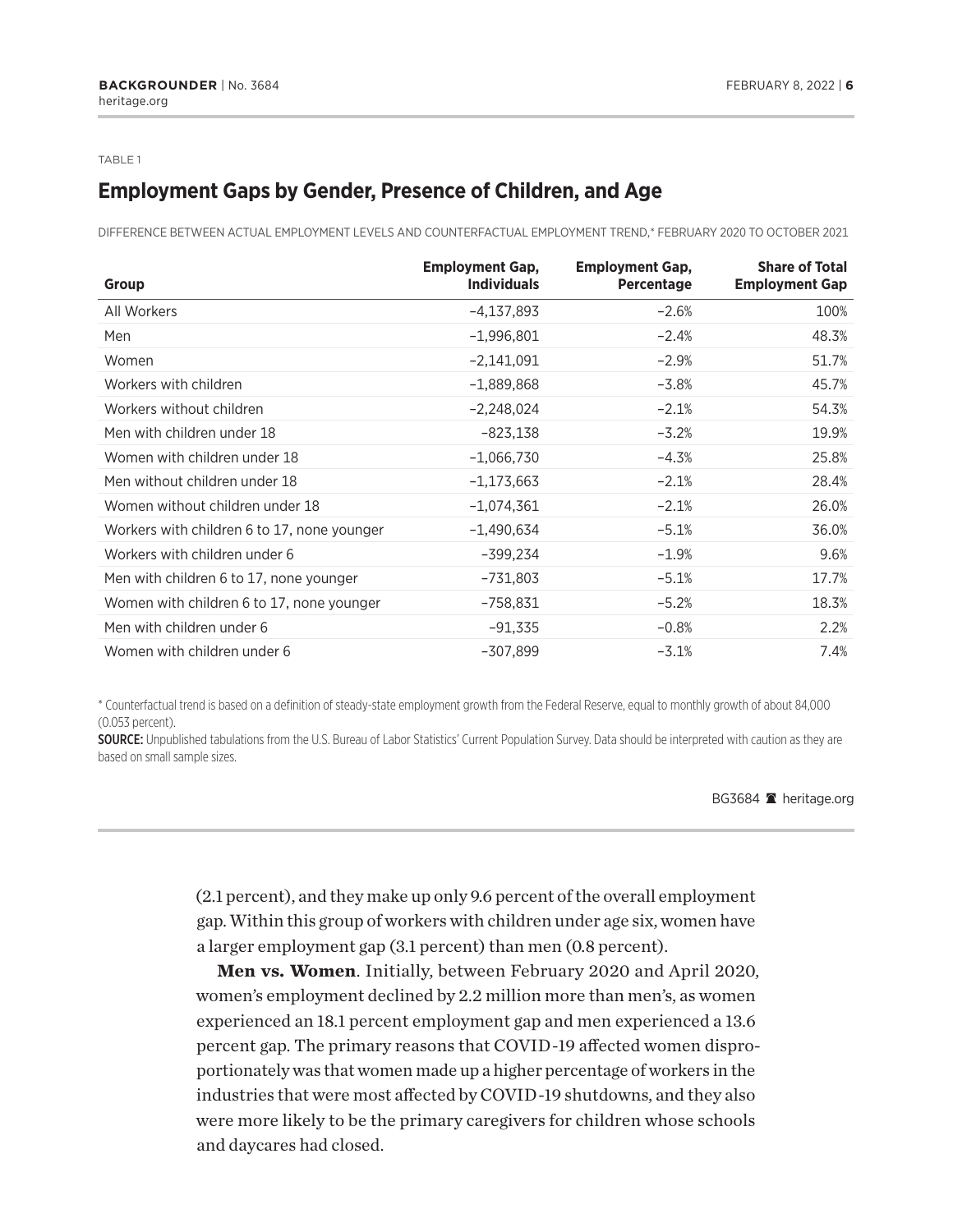### **Pandemic Employment Gap by Gender**

DIFFERENCE BETWEEN ACTUAL EMPLOYMENT AND COUNTERFACTUAL TREND\* SINCE FEBRUARY 2020



\* Counterfactual trend is based on a definition of steady-state employment growth from the Federal Reserve, equal to monthly growth of about 84,000 (0.053 percent).

SOURCE: Unpublished tabulations from the U.S. Bureau of Labor Statistics' Current Population Survey. Data should be interpreted with caution as they are based on small sample sizes.

BG3684 <sup>a</sup> heritage.org

Men's and women's employment gaps narrowed through March 2021, at which point the women's employment gap was 5.6 percent and the men's was 5.3 percent. The gap then increased as women's employment gains leveled off as men's rose during the summer. Over the past few months, women's employment has improved more then men's, with only a 0.5 percentage point difference between the men's 2.4 percent employment gap and the women's 2.9 percent gap in December 2021.

**Older vs. Younger**. COVID-19 poses significantly higher risks for older people, which would tend to lead to higher employment gaps among older workers. Although workers ages 55 and above had experienced slightly larger employment gaps throughout much of the pandemic, the differences have not been large. As of December 2021, the employment gap for workers ages 55 and above was 3.6 percent compared to a 2.8 percent gap among workers ages 25 to 54.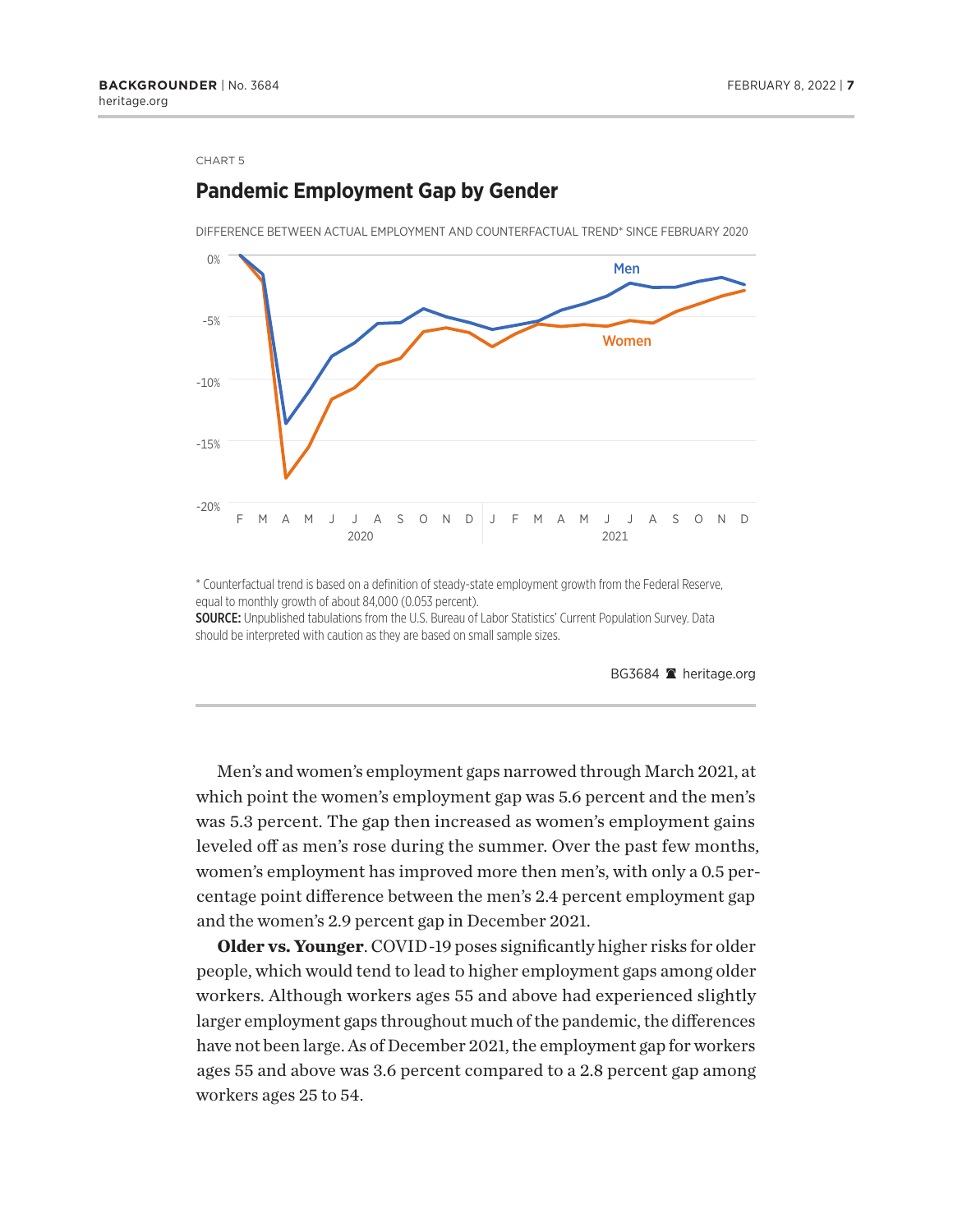### **Pandemic Employment Gap by Age**



DIFFERENCE BETWEEN ACTUAL EMPLOYMENT AND COUNTERFACTUAL TREND\* SINCE FEBRUARY 2020

\* Counterfactual trend is based on a definition of steady-state employment growth from the Federal Reserve, equal to monthly growth of about 84,000 (0.053 percent).

SOURCE: Unpublished tabulations from the U.S. Bureau of Labor Statistics' Current Population Survey. Data should be interpreted with caution as they are based on small sample sizes.

BG3684 <sup>a</sup> heritage.org

**Parents vs. Non-Parents**. Initially, parents' employment fell by significantly less than that of non-parents, as the employment gap for parents was 11.8 percent in April 2020 while the gap for non-parents was 17.6. percent. (Parents are defined here as having one or more children under age 18 living in the home.) This likely had to do with parents tending to have more seniority than younger, childless workers, and parents being less likely to work in lower-wage jobs that experienced larger employment losses. Parents likely also have stronger desires for work—being less willing to quit and more likely to accept jobs—because of the need to provide for their children.

Parents consistently experienced lower employment gaps than non-parents until spring 2021, when that trend reversed. From March 2020 through February 2021, parents' employment gap was 1.8 percentage points lower than non-parents, but between March 2021 and December 2021, parents' employment gap was 2.1 percentage points higher than that of non-parents. As of December 2021, parents' employment gap was 3.8 percent while non-parents' was 2.1 percent.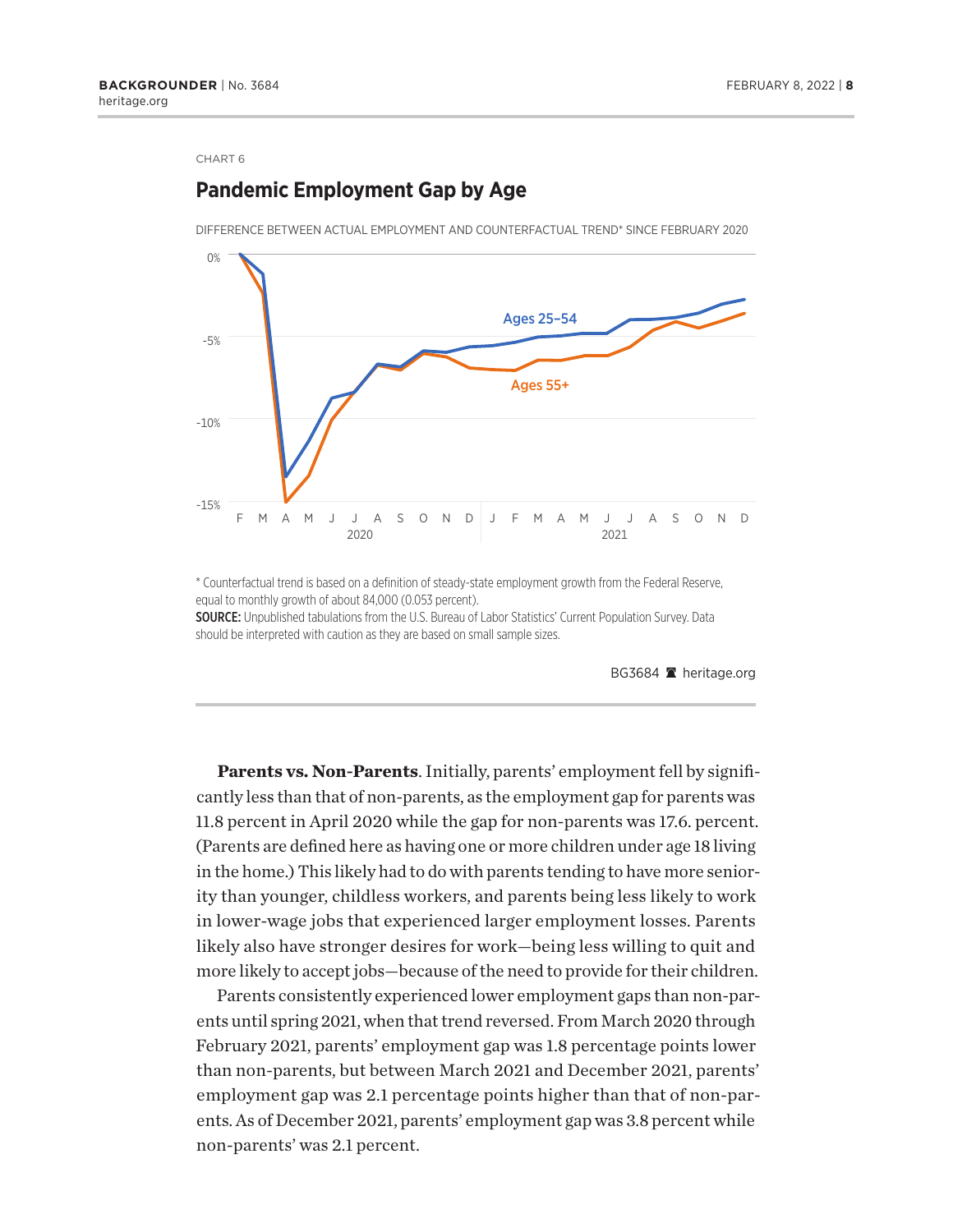# -20% -15% -10% -5% 0% F M A M J J A S O N D J F M A M J J A S O N D 2020 2021 With Children Under Age 18 Without Children Under Age 18

DIFFERENCE BETWEEN ACTUAL EMPLOYMENT AND COUNTERFACTUAL TREND\* SINCE FEBRUARY 2020

<span id="page-8-0"></span>**Pandemic Employment Gap by Presence of Children**

\* Counterfactual trend is based on a definition of steady-state employment growth from the Federal Reserve, equal to monthly growth of about 84,000 (0.053 percent).

SOURCE: Unpublished tabulations from the U.S. Bureau of Labor Statistics' Current Population Survey. Data should be interpreted with caution as they are based on small sample sizes.

BG3684 <sup>a</sup> heritage.org

One possible explanation for the decline in parents' employment relative to non-parents is that it coincided with Congress passing legislation in March 2021 that resulted in monthly child payments being deposited into parents' bank accounts from July through December 2021. The fact that these payments were not conditional on work means that they made it easier for families to afford the things they needed and wanted with less work. A study by University of Chicago economists estimated that making those monthly child payments permanent would reduce parents' employment by 2.6 percent, which is 1.5 million workers.<sup>11</sup> Parents who stay home with children can be extremely beneficial for families and for society, but having at least one working parent in the home is crucial to breaking cycles of poverty. A disturbing finding from the University of Chicago study was that despite providing an additional \$3,000 to \$3,600 per year, per child, the payments would have zero impact on deep childhood poverty, which implies that a significant number of parents in low-income and single-parent households would drop out of the labor force entirely.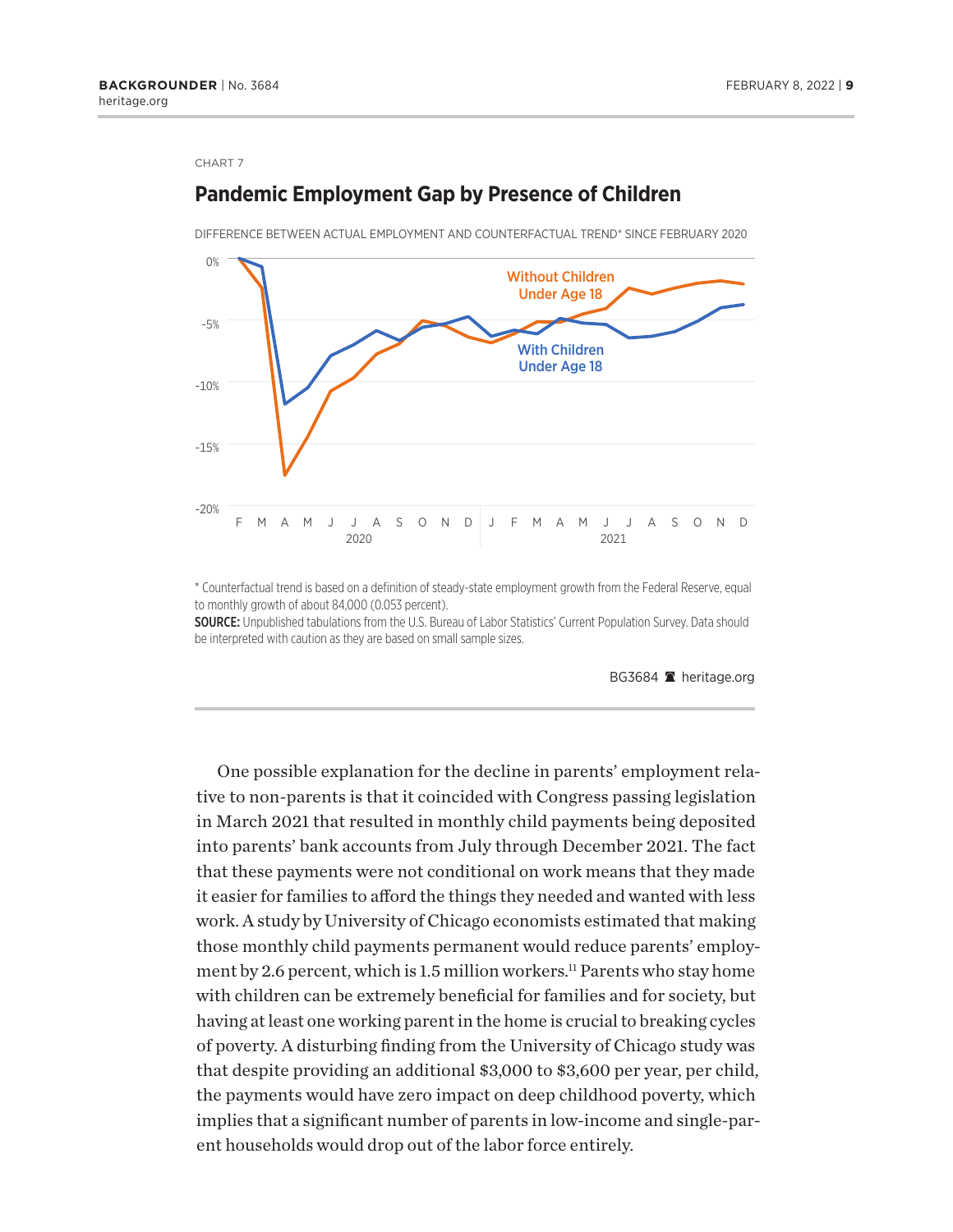### **Pandemic Employment Gap Among Parents by Age of Youngest Child**

DIFFERENCE BETWEEN ACTUAL EMPLOYMENT AND COUNTERFACTUAL TREND\* SINCE FEBRUARY 2020



\* Counterfactual trend is based on a definition of steady-state employment growth from the Federal Reserve, equal to monthly growth of about 84,000 (0.053 percent).

SOURCE: Unpublished tabulations from the U.S. Bureau of Labor Statistics' Current Population Survey. Data should be interpreted with caution as they are based on small sample sizes.

BG3684 **A** heritage.org

**Young Children vs. School-Aged Children**. Initially, parents with young children (under age six)—and particularly mothers—experienced larger employment losses than parents' with school-aged children. That shifted in fall 2020, likely as a result of many schools closing for in-person learning, and the employment gap of school-aged parents exceeded that of parents with younger children.

From January 2021 through October 2021, parents of younger children generally experienced larger employment gaps than parents of school-aged children, but that shifted rather dramatically in the last two months of 2021, as parents of young children made significant employment gains. As of December 2021, parents of school-aged children have a 5.1 percent employment gap, while parents of young children have a 1.9 percent employment gap, which is significantly lower than the overall 2.6 percent employment gap, and lower than any other demographic group considered in this analysis (with the exception of the subset of men with young children). As of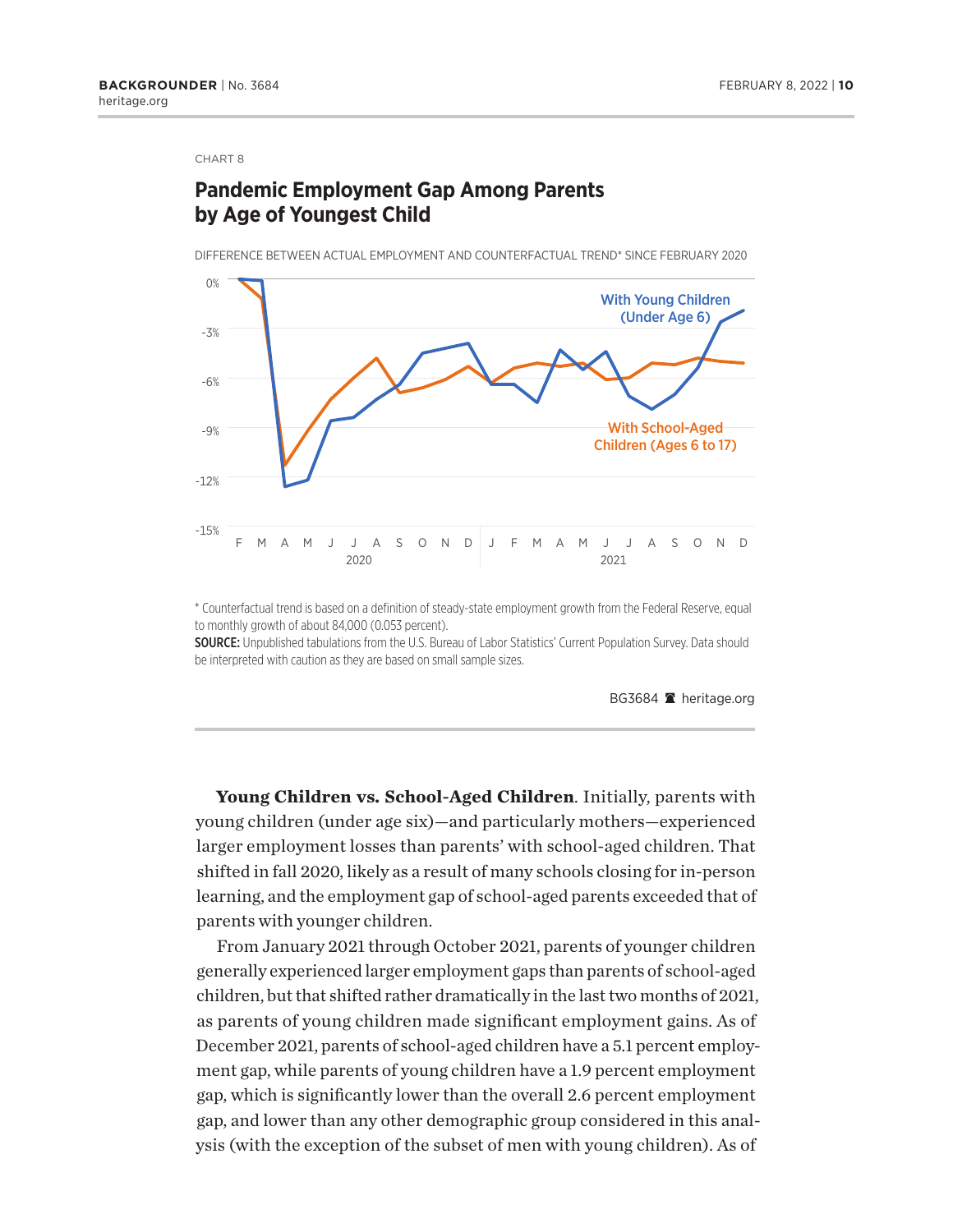### **Pandemic Employment Gap by Gender and Age of Children**

DIFFERENCE BETWEEN ACTUAL EMPLOYMENT AND COUNTERFACTUAL TREND\* SINCE FEBRUARY 2020



December 2021, parents with school-aged children make up 36 percent of the total employment gap while parents of younger children make up only 9.6 percent of the overall gap.

Looking at the gender breakdown of parents with children as of December 2021, men with young children have the lowest employment gap of only 0.8 percent. The next-smallest gap is women with young children at 3.1 percent; parents with school-aged children have similar employment gaps of 5.1 percent for men and 5.2 percent for women.

### COVID-19 Impact

Health concerns about COVID-19 have certainly held some people back from employment, especially before the vaccines became widely available. However, the data indicate that fears of COVID-19 are not a significant factor in current labor shortages.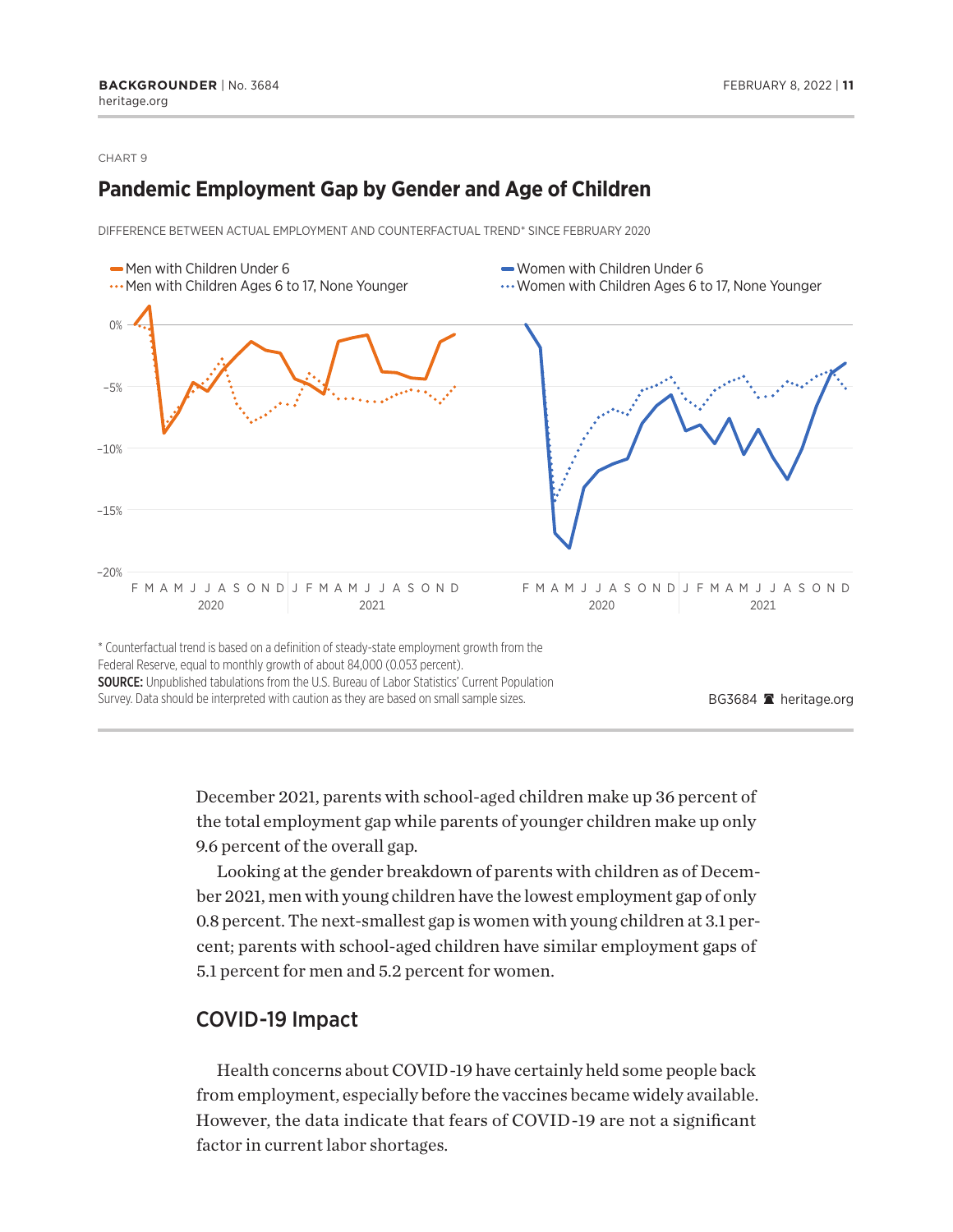

### **People Not Looking for Work Due to Coronavirus Pandemic**

**SOURCE:** Bureau of Labor Statistics, "Supplemental Data Measuring the Effects of the Coronavirus (COVID-19) Pandemic on the Labor Market," Table 10, https://www.bls.gov/cps/effects-of-the-coronavirus-covid-19-pandemic. htm (accessed January 31, 2022).

BG3684 <sup>a</sup> heritage.org

In May 2020, the Bureau of Labor Statistics began collecting data related to the COVID-19 pandemic, including asking people who are not in the labor force if they had not looked for work in the past four weeks because of the coronavirus pandemic. This includes people who are fearful of catching the virus, as well as other pandemic-related reasons, such as a business closing or a change in circumstances related to COVID-19.

In May 2020, 9.5 percent of all people not in the labor force—9.7 million people—said that they had not looked for work in the previous four weeks because of the coronavirus pandemic. That number has declined significantly, and as of December 2021 includes only 1.1 percent of people not in the labor force—1.1 million people.

The surge in COVID-19 cases from the omicron variant has significantly increased worker absences in late 2021 and early 2022. Those temporary absences should not—in and of themselves—reduce employment levels. It is generally illegal for employers to fire workers who need to take time off to recover from COVID-19, and the severe labor shortage has made employers more reluctant than ever to let workers go. It is possible, however, that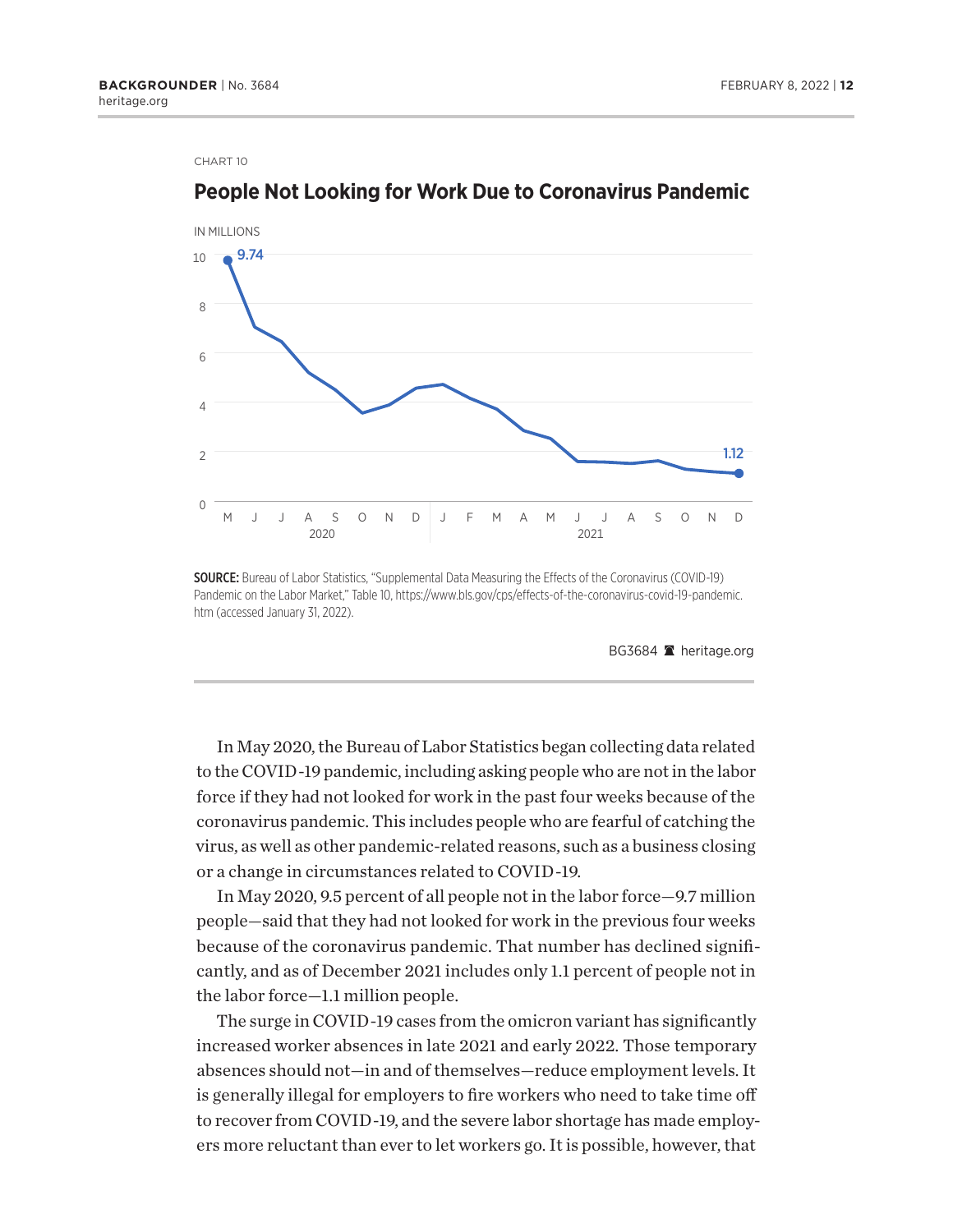<span id="page-12-0"></span>vaccine mandates (both public and private) and school closures related to the pandemic could be weighing on employment levels, particularly in industries (such as health care) where vaccine mandates are more widespread.

### Policies to Promote Stronger Employment

The current labor shortage has become highly problematic. Almost two years since the start of the coronavirus pandemic, the virus itself is not the primary cause of this shortage—rather, it is many of the policies enacted in the name of preventing the spread of COVID-19.

Employment remains well below where it should be for virtually all subsets of workers, proving that the labor shortage is not a result of factors—such as childcare struggles or disparate impacts of the pandemic on women—that certain lawmakers have claimed as reasons to enact new unfunded entitlement programs and to expand the government's influence over people's lives.

Considering the ways that policymakers' actions—many, but not all, enacted in the name of COVID-19 prevention—contributed to the labor shortage and continue to weigh on employers and consumers, there are a number of steps that policymakers should take to alleviate the current labor shortage. These include policies that ensure that work pays, and that not working does not pay. Federal and state policymakers should:

- **Reduce taxes on workers, employers, and investments.** The more one taxes something, the less one gets of it. Thus, lowering taxes will increase the returns to work, enable businesses to employ more people and pay them more, and promote investments in education and technology that increase worker productivity and thus worker pay.[12](#page-15-0)
- **Let people pursue the work they want.** Not everyone can work a traditional 9-to-5 job, many people want to be their own bosses, and workplace flexibility is high on many people's priorities. That is why one of three workers in the U.S. participates in freelance work (also known as independent work, contracting, or gig work). The more control that people have over their work, the more work they perform.<sup>13</sup> Policymakers should not enact laws that prohibit companies from doing business with independent workers, and policymakers should clarify the definition of "employee" across federal laws according to the level of control the individual maintains over his work.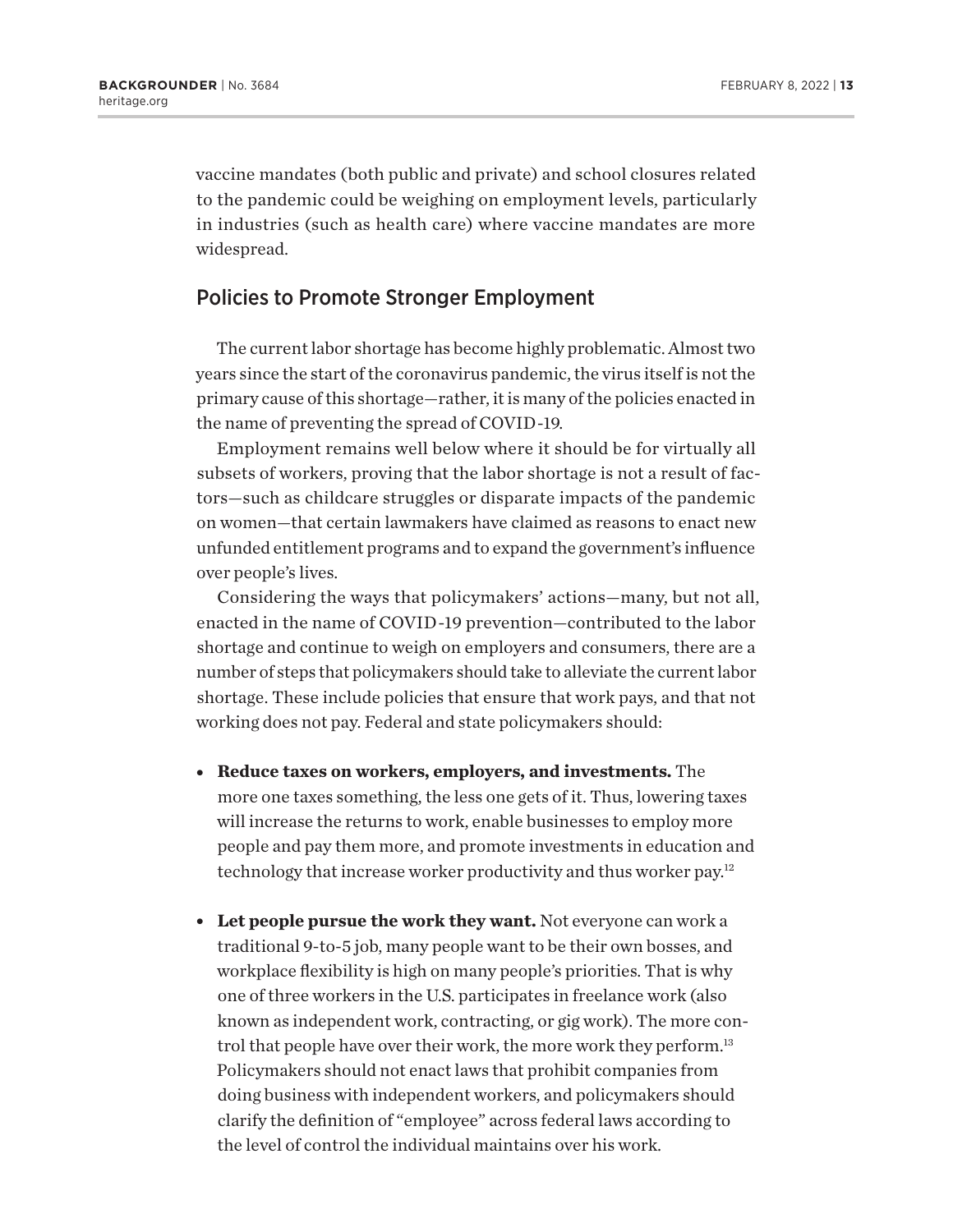- <span id="page-13-0"></span><sup>l</sup> **Expand accessible, affordable childcare.** Childcare is critical for parents of young children who want or need to work, but it needs to be the type of care that parents want. State and local lawmakers can help to reduce costs and expand supply by eliminating costly regulations that do not improve safety or quality of care.[14](#page-15-0) For lower-income families, federal lawmakers should expand parents' options by allowing families to use federal childcare subsidies and Head Start funds at a provider of their choice. Not only does Head Start have lackluster outcomes, but its limited hours of operation—effectively a preschool program—mean that it is often not a viable childcare solution for working parents.[15](#page-15-0)
- **Make welfare work better through work-oriented programs.** President Bill Clinton quoted Robert Kennedy when he said: "Work is the meaning of what this country is all about. We need it as individuals, we need to sense it in our fellow citizens and we need it as a society and as a people."[16](#page-15-0) Work is crucial to breaking cycles of poverty and dependence, which is why the primary goal of welfare should be to help individuals and families to thrive by empowering them, through work, to earn a living that allows them to make their own decisions and pursue their own goals. Welfare programs for work-capable individuals must be tied to work.

### Conclusion

Work is fundamental to American society and to human flourishing. The recent drop in work and labor force participation—particularly among working-age adults without dependents—is troubling. Today's employment gap equals about 4.1 million workers, which is 2.6 percent of the workforce. Job openings, at 10.9 million, remain at record highs, and record percentages of employers report unfilled positions and compensation increases.

The current labor shortage is affecting the entire American economy, including business struggles, shortages of goods and services, supply chain issues, high inflation, and rising deficits. Continued low levels of employment will reduce the rate of economic growth, reduce real incomes and output, result in greater dependence on government social programs, require higher levels of taxation, and exacerbate the U.S.'s already precarious fiscal situation.

Easing the labor shortage requires creating an environment in which more Americans want to pursue, and are able to maximize, their productive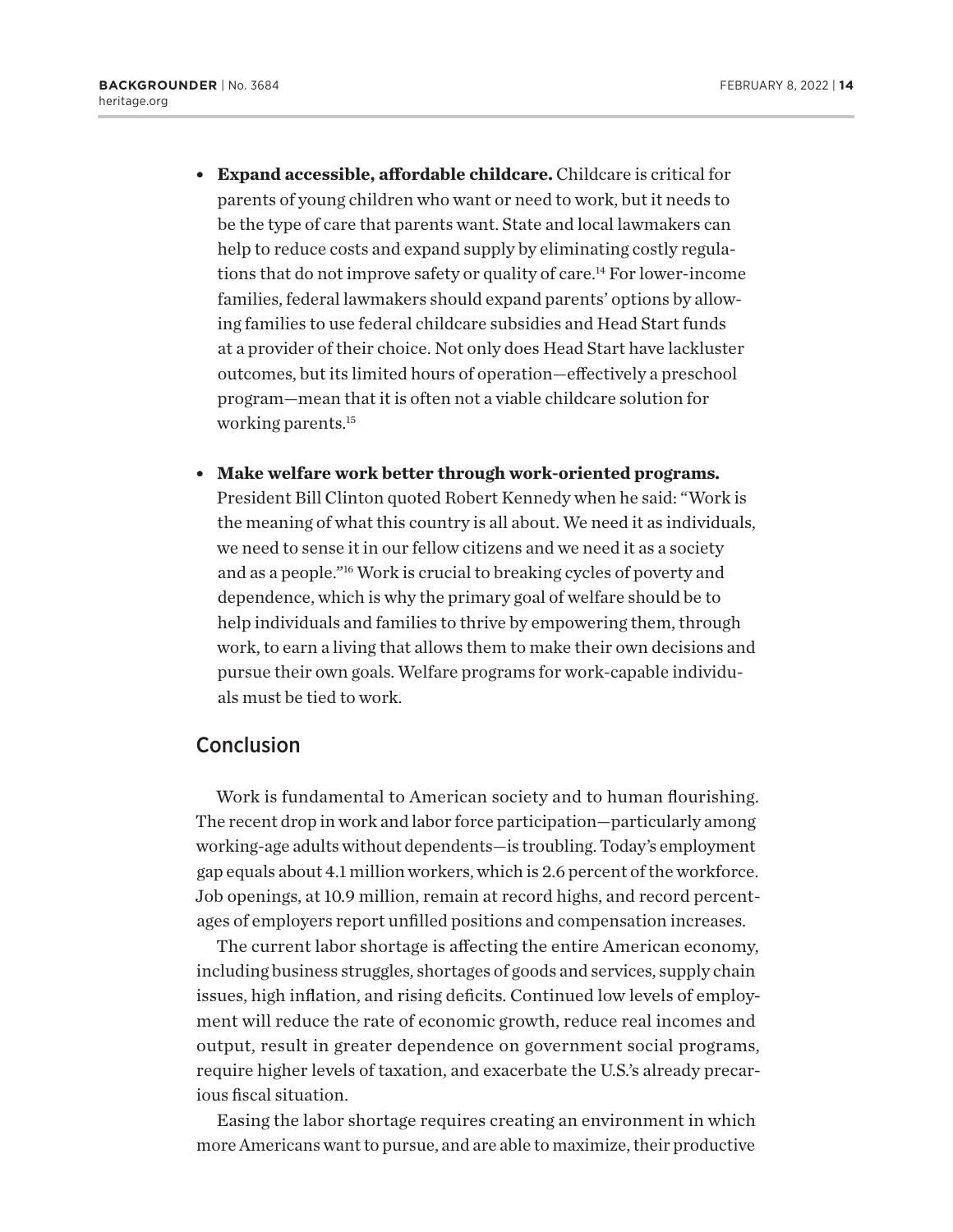capabilities. Policies, such as lower taxes on workers, businesses, and investments that enable people to work in the way that is best for them, and making childcare more accessible and affordable, can help to increase the returns to work. Removing work disincentives from America's entitlement and welfare programs and measuring success by how many people government programs help to climb out of poverty—rather than how many people enroll and stay in the programs—will expand opportunities and personal and societal well-being. Finally, policymakers should learn from the unintended consequences of many COVID-19 policies, ending those that remain and refraining from creating new or expanded policies that would discourage work.

Rachel Greszler is Research Fellow for Economics, the Budget, and Entitlements in the Grover M. Hermann Center for the Federal Budget, of the Institute for Economic Freedom, at The Heritage Foundation.